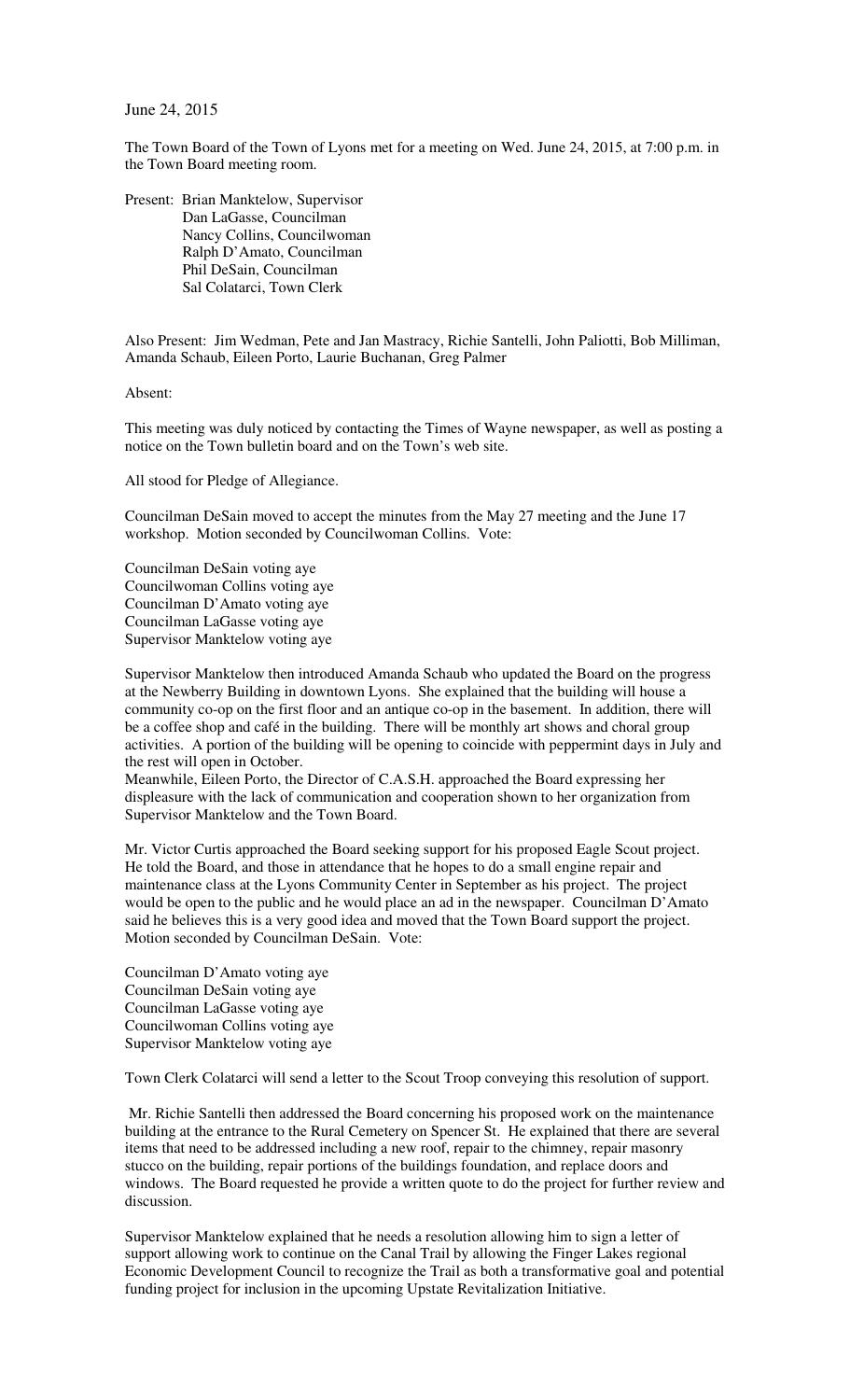Councilman LaGasse moved to make such approval. Motion seconded by Councilman D'Amato. Vote:

Councilman LaGasse voting aye Councilman D'Amato voting aye Councilman DeSain voting aye Councilwoman Collins voting aye Supervisor Manktelow voting aye

The full resolution is as follows:

WHEREAS, it is estimated that approximately 1.4 million visitors enjoy the Erie Canalway Trail each year, spending more than \$250 million on tourism activities in communities along its route; and

WHEREAS, there are sections of the Trail that are missing in New York State, including an 18 mile gap from Lyons to the Seneca River, costing approximately \$9 Million to complete; and

WHEREAS, by completing this portion of the Trail, as well as other unimproved sections in the Towns of Galen and Savannah there will be approximately 160 continuous miles that hikers and bikers can use, stretching from Buffalo to the Seneca River in Savannah, bringing increased tourism spending to our Town; now, therefore, be it

RESOLVED, that the Lyons Town Board recognizes the Canalway Trail as a unique historical attraction of world-wide importance, generating considerable visitation and tourism revenues for our communities and the region as a whole and that the World Canal Conference will be held on the Erie Canal in June, 2017, attracting hundreds of international delegates; and be it further

RESOLVED that the Town Board requests that the Finger Lakes Regional Economic Development Council recognize the Erie Canalway Trail as both a transformative goal and potential funding project for inclusion in the upcoming Upstate Revitalization Initiative (URI); and be it further

RESOLVED that the Town Board authorizes the Supervisor to submit a letter of support conveying this Initiative and project to the Finger Lakes Regional Economic Development Council.

Department reports were heard. In her written report, Assessor Tina McQuillen reported that she is continuing to gather data for the town-wide assessment update next year. Also, the 2015 fly-over for Pictometry should be available soon. She explained this will be useful for properties that are hard to view from the public right of way.

In his written monthly report, Code Enforcement officer Bob Darcangelis reported that he issued 5 building permits in May and issued 4 orders to comply.

In his written report, acting Highway Supt. Tim Moore reported that the Town of Arcadia has been helping Lyons with resurfacing of Town roads. There were several spots within the Town that had some damage from rain storms. Some culvert pipes were opened and shoulders were fixed, as a result of the washouts. Roadside mowing continues.

Councilman LaGasse moved to approve payment of General Fund vouchers #227 through  $\text{\#268}$  totaling \$30,691.16 And Highway Fund vouchers #94 through #111 totaling \$183,167.42 Motion seconded by Councilwoman Collins. Vote:

Councilman LaGasse voting aye Councilwoman Collins voting aye Councilman DeSain voting aye Councilman D'Amato voting aye Supervisor Manktelow voting aye